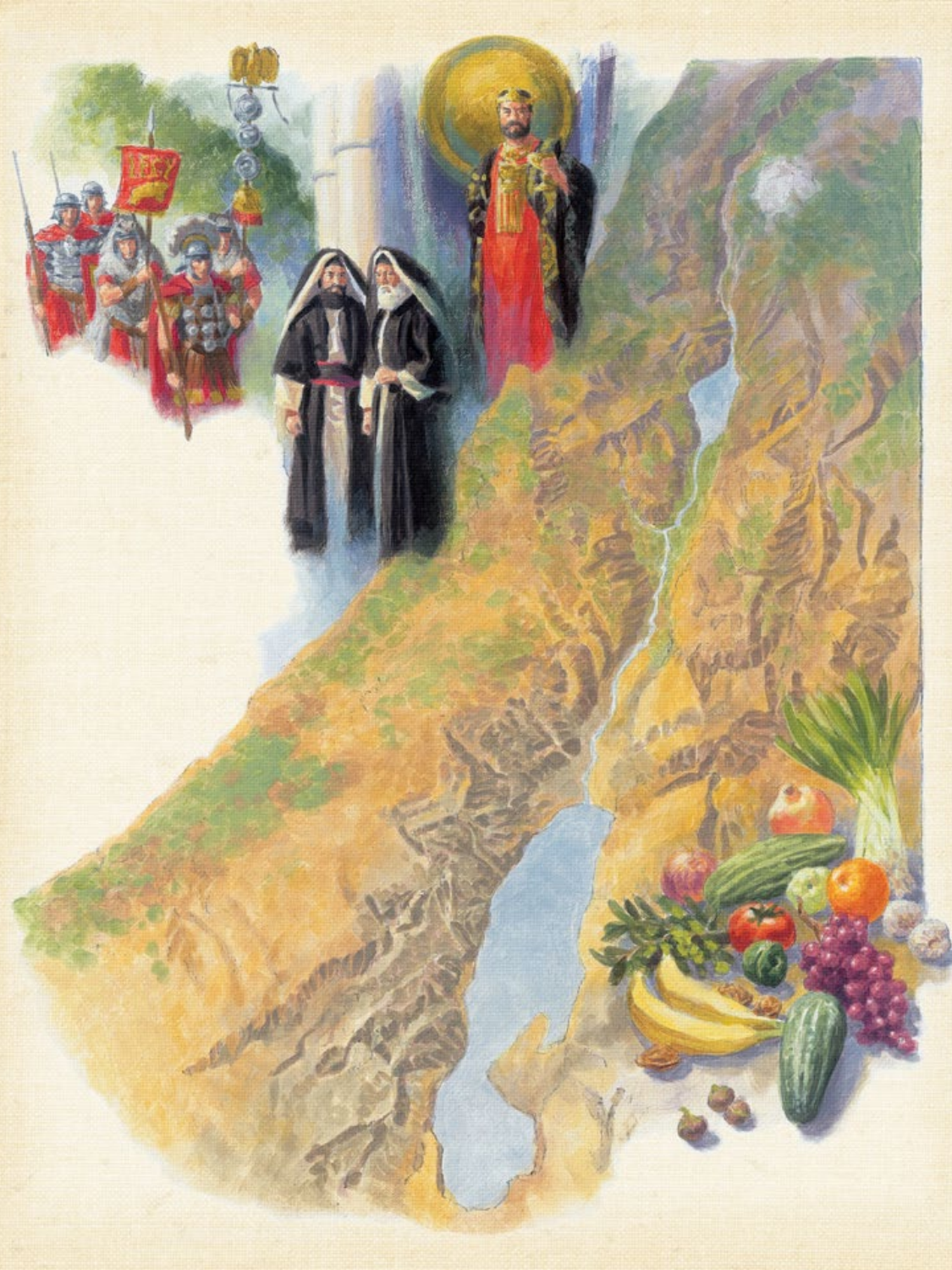# The Geographic and Political Situation at the Time of Christ's Ministry

3

Whenever some students see the word *geography*, they cringe, thinking that the subject is boring and impractical. In reality, geography is important for one to understand events of history, especially events in the time of Christ during His earthly ministry. But gaining an understanding of geography can actually be *fun* too!

Consider, for example, the following interesting facts about one geographic feature of Palestine, the Dead Sea.

- "If a canal were cut to the Mediterranean Sea [from the Dead Sea], the ocean would run in, instead of the Dead Sea running out" (Jesse L. Hurlbut, *A Bible Atlas: A Manual of Biblical Geography and History* [New York: Rand McNally, 1944]).
- It receives more than six million tons of water daily from the Jordan River and other smaller rivers.
- After a very rainy season, it will be fifteen feet deeper and a mile longer than usual.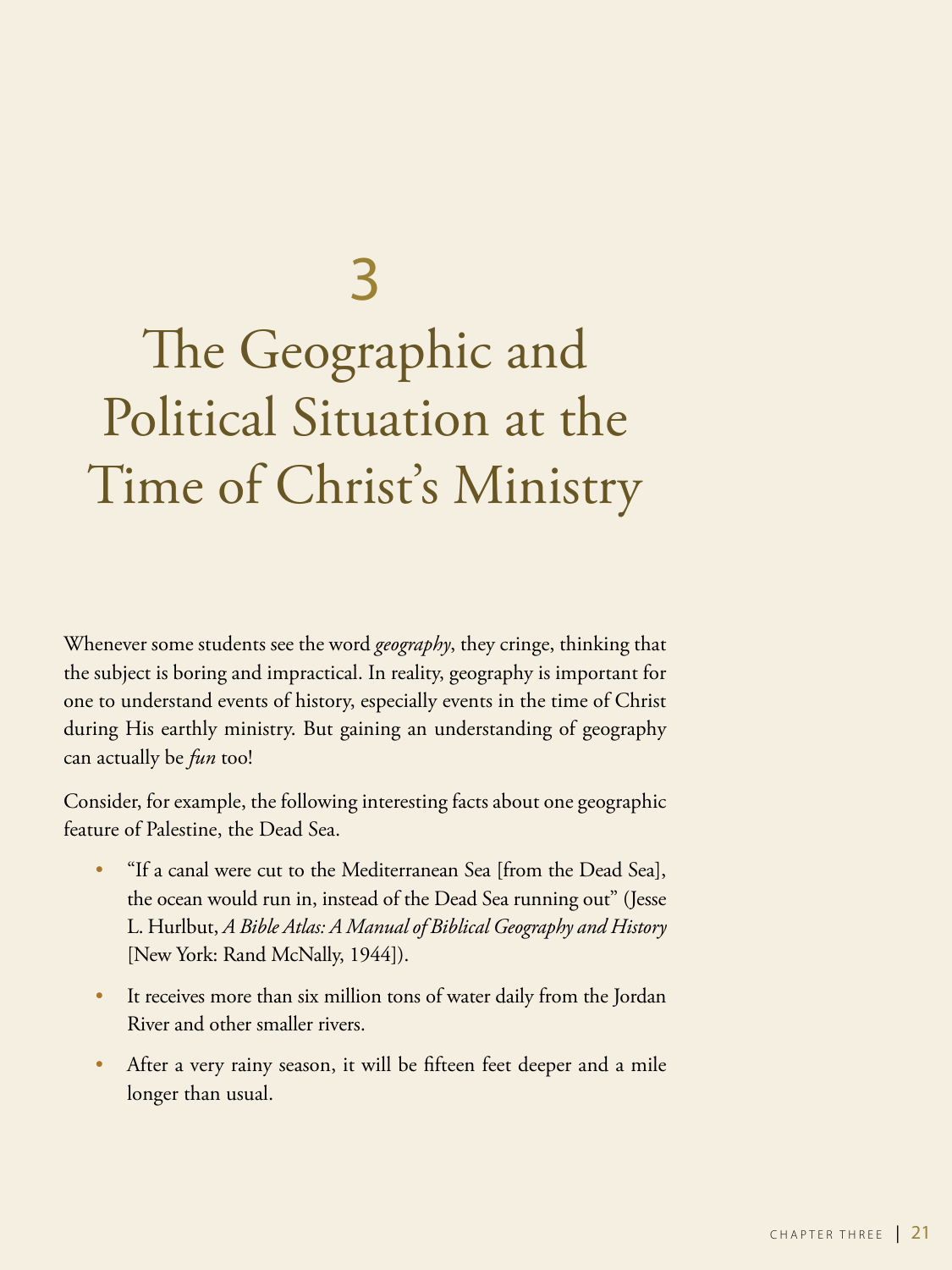

- Evaporation is so great that at times it creates dense clouds.
- "The water is nauseous to the taste and oily to the touch, leaving upon the skin, when it dries, a thick crust of salt" (Merrill F. Unger, *Unger's Bible Dictionary* [Chicago: Moody Press, 1967)].
- "It's buoyance is so great that it is difficult to sink the limbs deep enough for swimming" (*ibid*.).

The Gospels are filled with references to other similarly interesting places, all of them connected in some way with the ministry of Christ.

A thorough understanding of the land of Palestine will help one to understand the life and ministry of Christ on earth. Its distinct geographic features and political realities provide the background of His life. Visualizing and tracing His ministry throughout the land enhances our appreciation for what Christ did for us. Refer to each of the maps in the appendix as you progress through this study of the book of John.



The Dead Sea is one of Israel's most defining physical features. About onethird larger in geographic area than New York City, the Dead Sea is the lowest point on the earth's surface, almost 1,300 feet below sea level. Some factors indicate that the topography around the sea may have changed over the last 2,000 to 4,000 years, and the water level may have been even lower in Abraham's day. It is the saltiest natural body of water on the planet, almost twice as saline as the Great Salt Lake and eight to ten times as saline as the world's oceans.

A rift in the earth's crust makes this region quite unstable. Earthquakes are commonplace. Many Bible scholars believe that God used volcanic activity in this area to judge Sodom and Gomorrha for their wickedness. It is possible that these cities are buried at the bottom of the sea.

The stench of the water is overwhelming due to high concentrations of minerals including magnesium, sulfur, potassium, calcium, and bromide salts that arise from hot springs under the sea. Since the sea has no outlet, the water evaporates, leaving the chemicals behind. Although these minerals have tremendous potential value, it is so expensive to extract them that the resources remain virtually untapped. Drinking the water in any significant quantity can prove fatal, but the taste is so repulsive that the danger is minimal.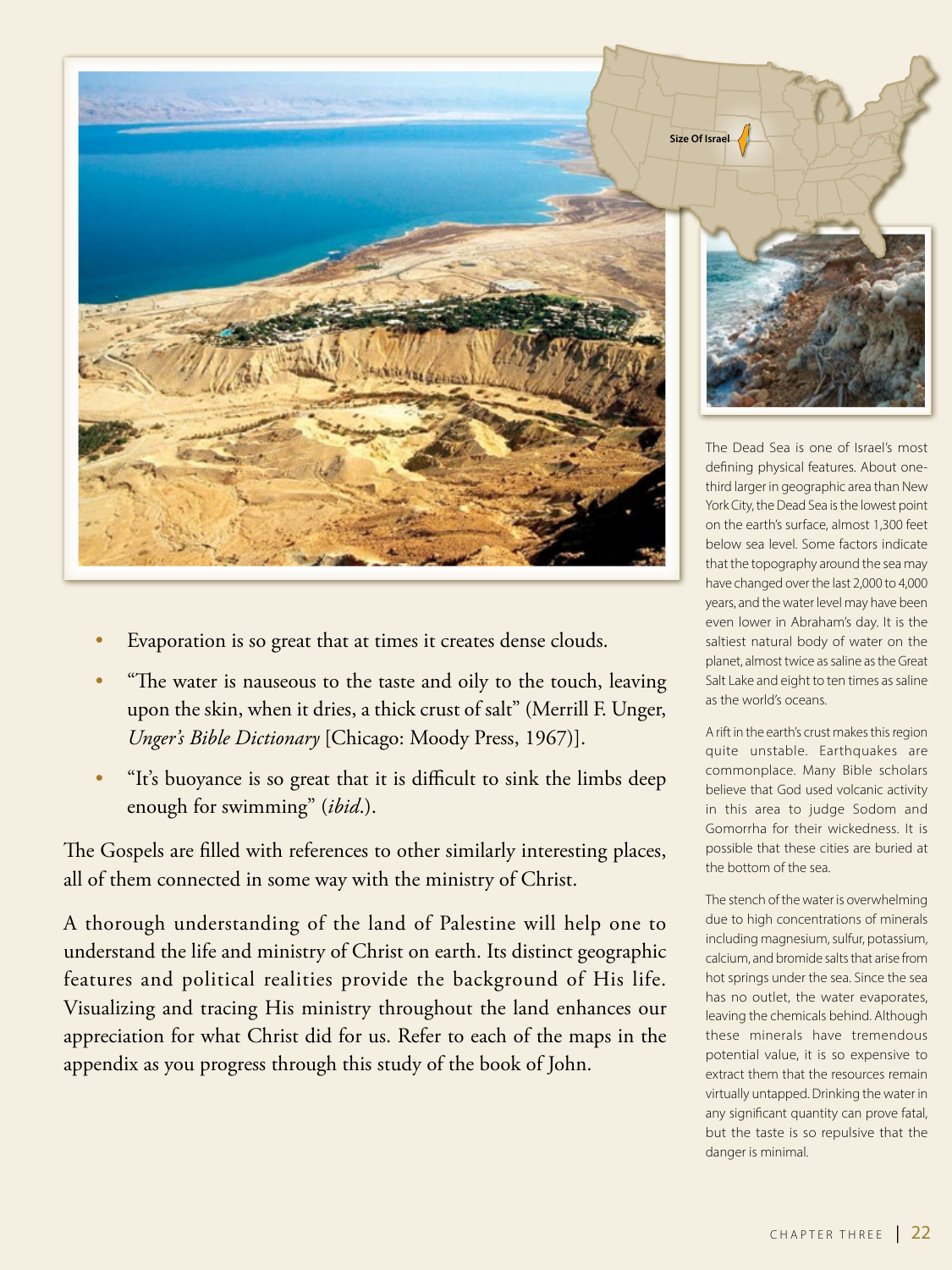## **Physical Features**

The physical characteristics (terrain and bodies of water) of Israel may be divided into five features running eastward from the Mediterranean Sea. Using the cross-section below, list the five features in the following blanks:



What two lakes (called "seas") are found there?



Jordan River North of Sea of Galilee



Mount Hermon

The Shephelah is the region of gradually rising hills between the coastal region and the Cis-Jordan Hills. Israel has two ranges of hills, the Cis-Jordan Hills and the  $\vert$  Hills.

What land region contains most of the cities that Christ visited during His earthly ministry?

The highest point in Israel is Mount Hermon, which is 9,232 feet in elevation. Jerusalem is **Figure 1** feet above sea level. Just miles from Jerusalem is the lowest point on earth, the Dead Sea, which is **feet below** sea level.

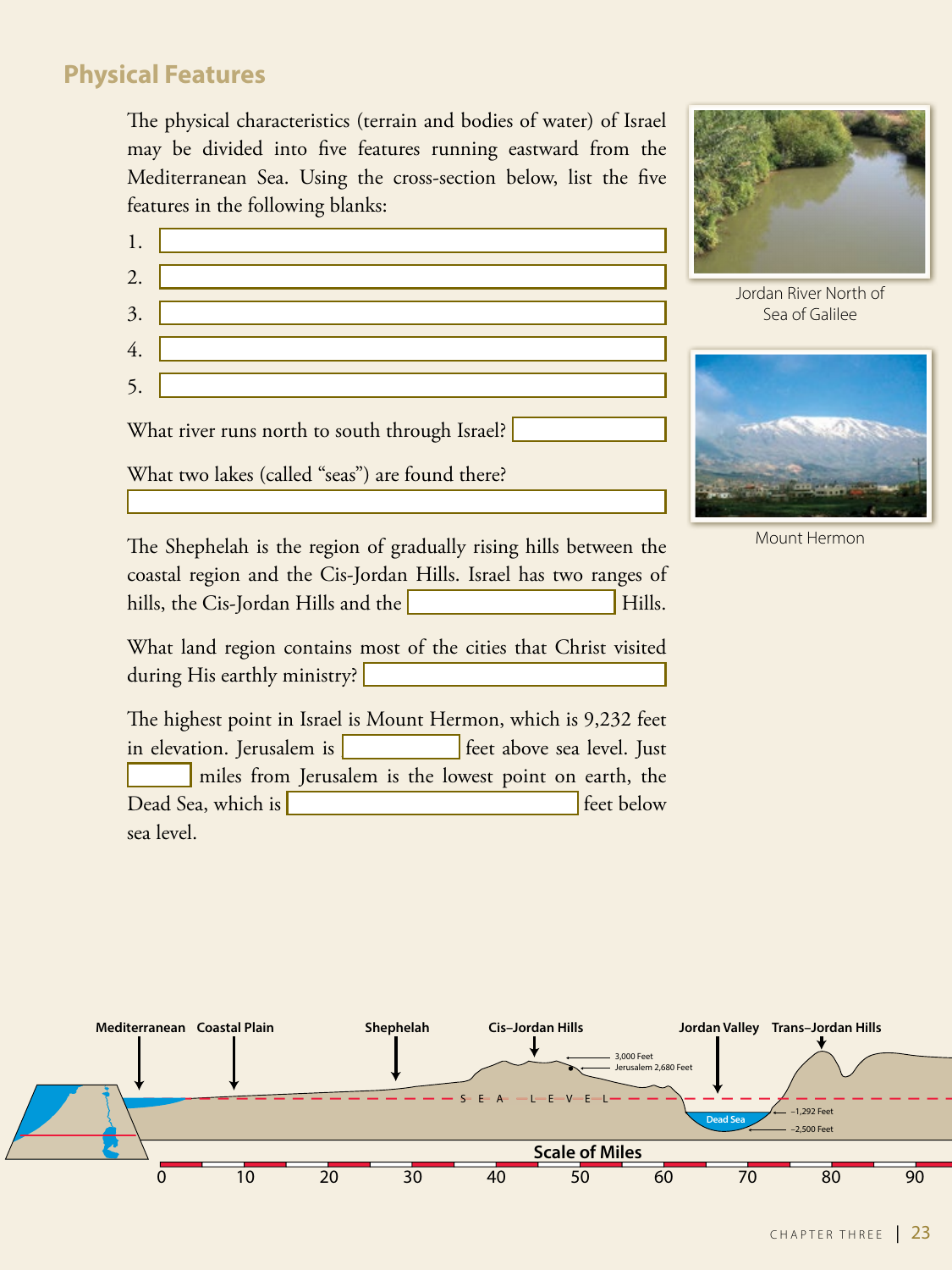

## **Climate**

Israel's climate is best described as variable. Extreme differences in altitude in such a small country guarantee widely varying temperatures. When snow is falling in Jerusalem, tourists might be basking under the sun in 90-degree temperatures at the Dead Sea.

Generally speaking, the country has two seasons—warm, dry summers and mild, wet winters. The rainy season lasts from November through March.

The average temperature in Jerusalem ranges from 50 degrees in January to 85 degrees in August. Galilee is pleasant in the summer, whereas the Dead Sea is a scorching 100–110 degrees during that season.

## **Land Divisions**

Palestine comprises three major areas: Judea, Samaria, and Galilee. Other surrounding areas that Jesus visited during his earthly ministry include Perea, Decapolis, and Bashan (see map on page 271).

## **Widespread ministry**

The Gospels mention about twenty-one cities that Christ visited or mentioned by name. Study the map to learn the locations of those cities.

## **Christ's itinerary**

Following is a list of verses that record parts of Christ's itinerary (schedule of activities). Read each verse and then try to visualize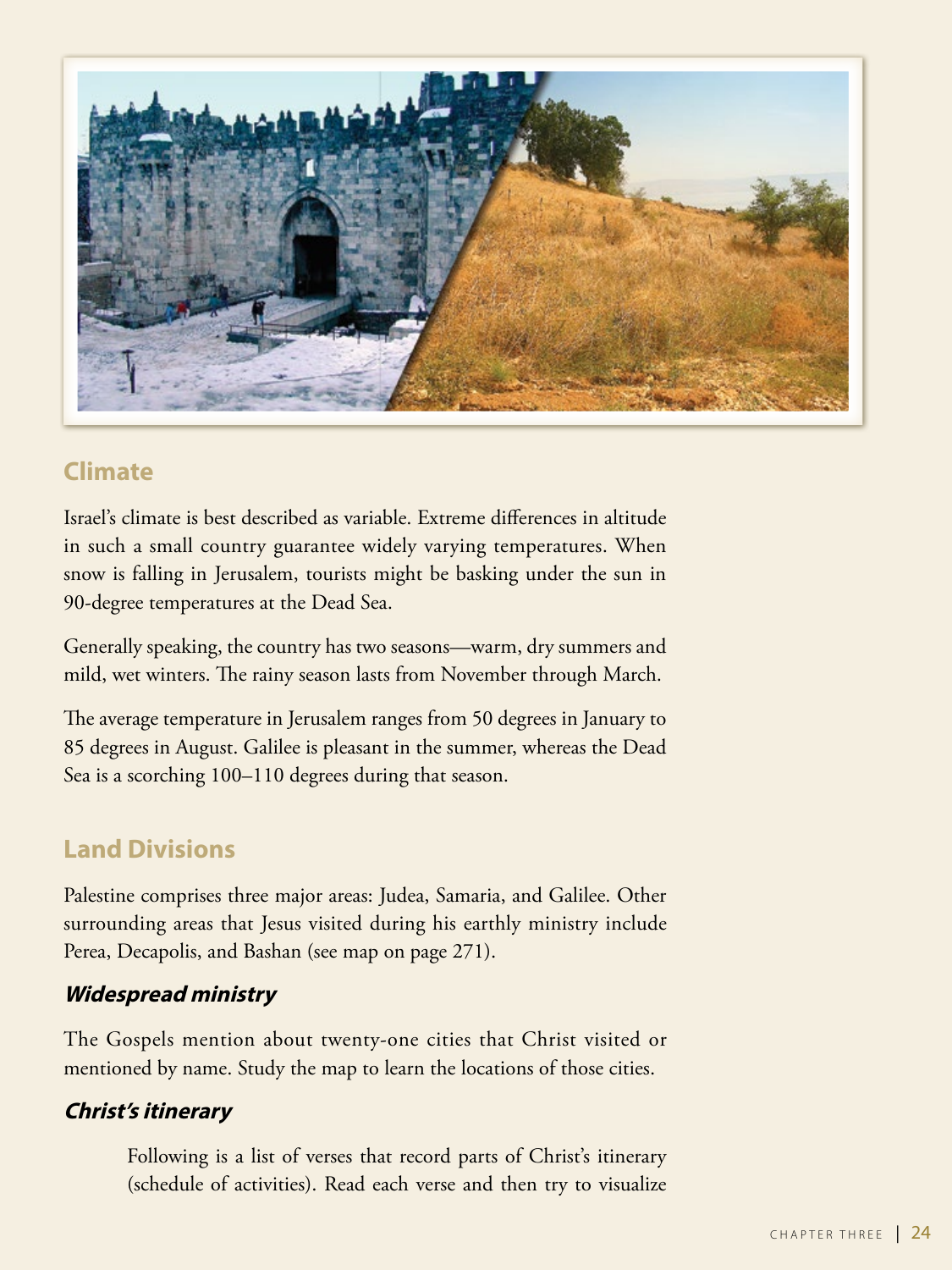Christ making the trip by donkey or on foot. Record details about the geography of each place and the mileage involved.

- John 4:1-5-• John 4:43–46— • John 4:54-5:1-
- Why did the Bible say that Christ went up to Jerusalem when He actually traveled south?



## **Political Rulers**

During Christ's life on earth, several different Roman rulers governed various political regions of Palestine. The following table lists those rulers, the territories they governed, and the dates of their rule.

| <b>Geo-political Region</b>                                    | <b>Ruler(s)/Dates</b>                                                                     |
|----------------------------------------------------------------|-------------------------------------------------------------------------------------------|
| Judea and Samaria                                              | Herod the Great (43–4 B.C.)                                                               |
|                                                                | Archelaus (4 B.C.–A.D. 6)                                                                 |
|                                                                | <b>Procurators</b><br>Coponius   Pontius Pilate   Ambivius (A.D. 26-36)<br>Rufus   Gratus |
| Galilee and Perea                                              | Herod Antipas (4 B.C.–A.D. 39)<br>(Killed John the Baptist)                               |
| Iturea and Trachonitis<br>(northeast of the Sea of<br>Galilee) | Philip (4 B.C.–A.D. 34)                                                                   |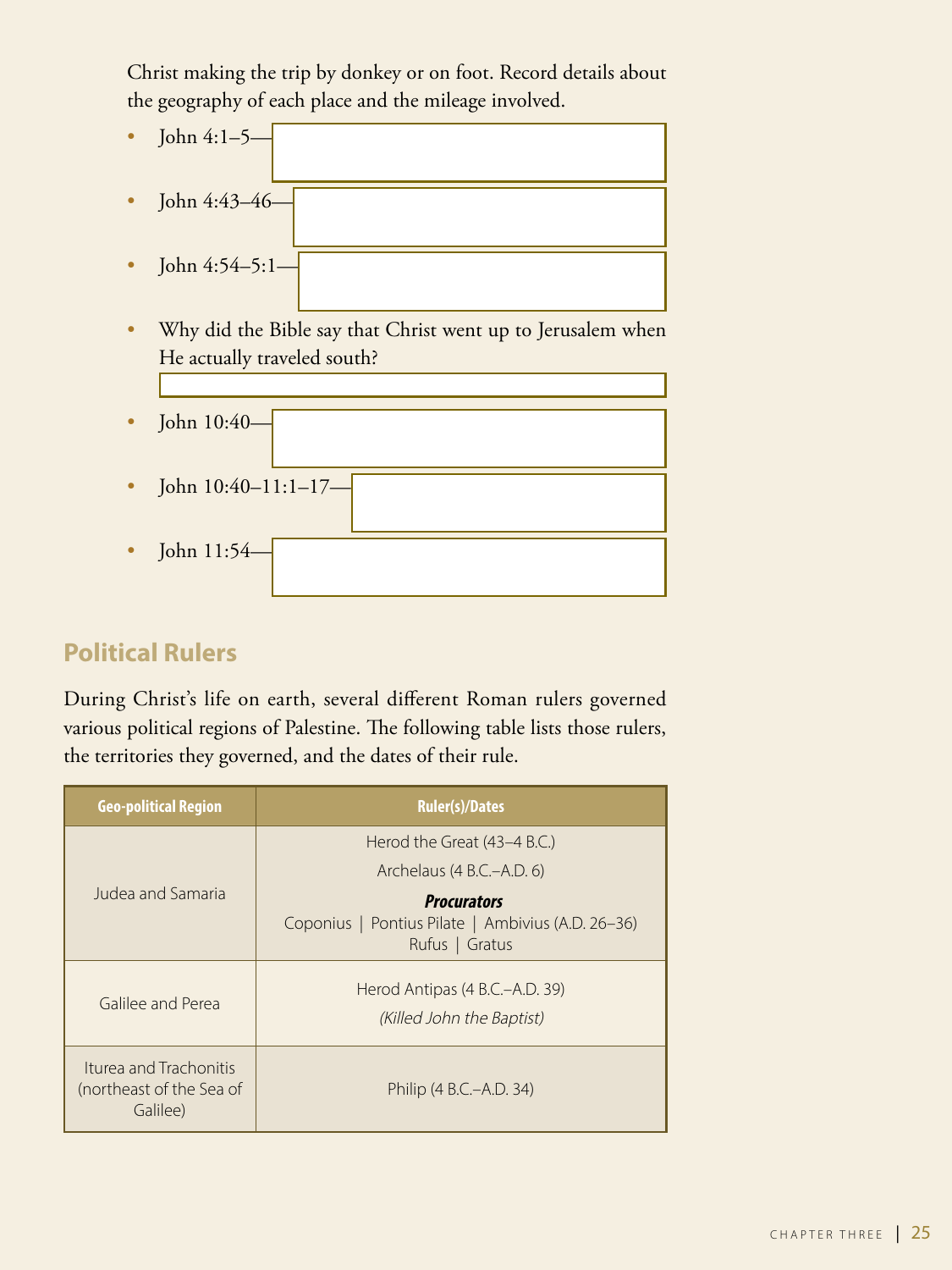## **Notes from the Teacher's Lesson**



## **The Geographical and Political Situation at the Time of Christ's Ministry**

## **Size and Location of Israel**

- North to South  $\Box$  miles long; East to West  $\Box$  to  $\Box$  miles wide
- It has been called the  $\Box$  of the world

## **Physical Features: The Perfect Country**

- Varied
- Varied |
- Varied

## **Political Division of the Land**

- Three major areas:
- Roman provinces
	- Judea and Samaria
	- Galilee and Perea
	- Iturea and Trachonitis
	- Decapolis

## **Geographical Divisions**

- The Coastal Plain
- The Shephelah
- The Cis-Jordan Hills
- The Jordan Valley
- The Trans-Jordan Hills

## **Cities**

- Christ visited cities.
- Most were located in the